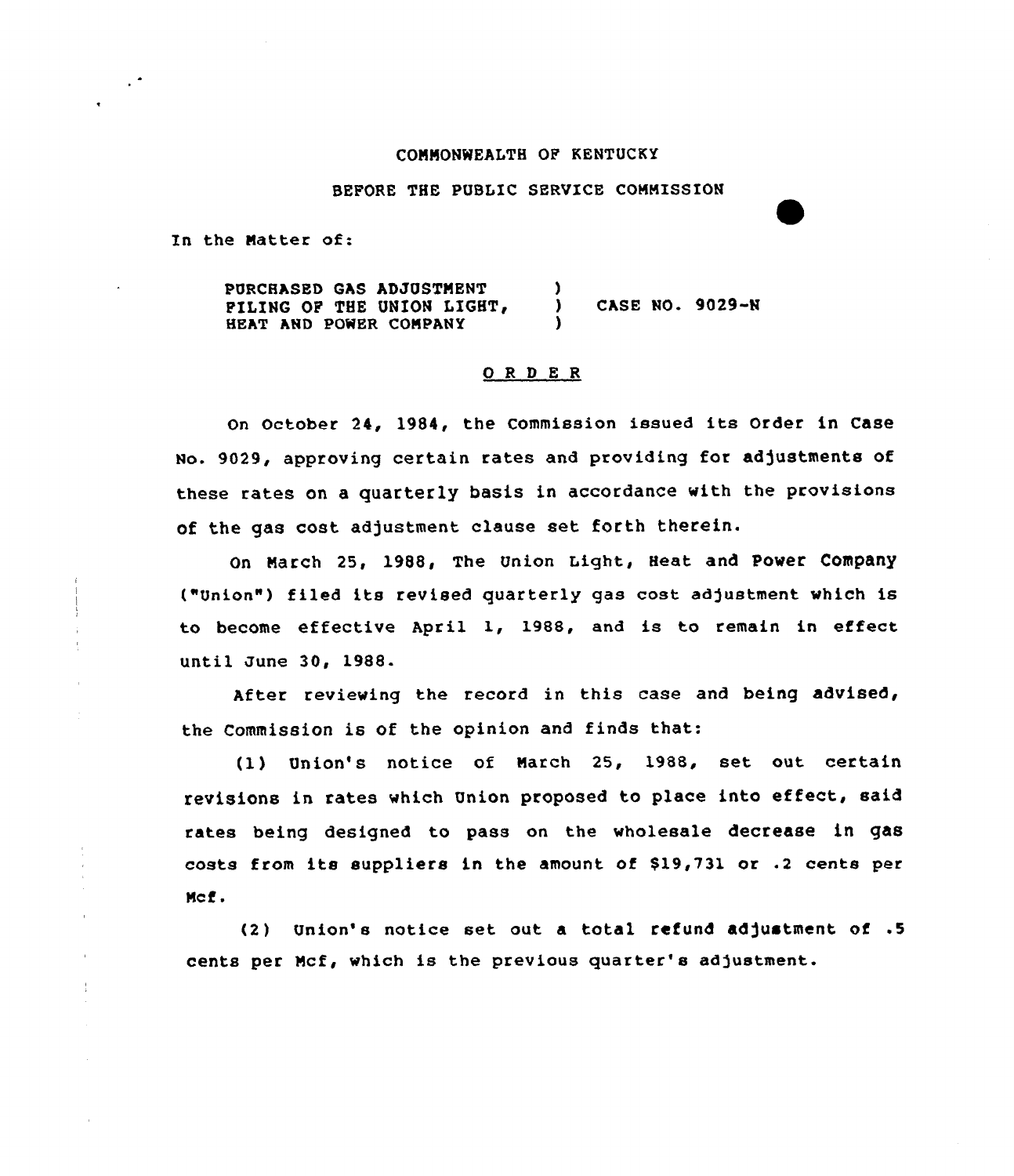(3) Union's notice set out a total actual adjustment of 21.2 cents per Mcf to compensate for previous over-recovery of gas cost by the company through the operation of its gas cost recovery procedure.

{4) Union's notice set out a total balance adjustment of (.2) cents per Ncf to reconcile previous actual, refund and balance adjustments.

(5) Union's gas cost recovery rate for exempt customers in the amount of \$2.871 per Mcf is a decrease of 32.7 cents per Mcf from the previously authorized rate. This decrease represents the combined effect of the supplier decrease, actual, refund and balancing adjustments.

(6) Union's adjustment in rates set out in the Appendix to this Order is fair, just, and reasonable and in the public interest and should be effective with bills rendered on and after April 1, 1988, or as soon as practicable thereafter.

(7) In its filing of March 25, 1988, Union included producer pricing information for which it requested confidentiality. This purchased gas cost data is now routinely required of all Class <sup>h</sup> local distribution companies; some companies have always filed this information and it has never been considered proprietary. Therefore, Union's request for confidentiality should be denied.

IT IS THEREFORE ORDERED that:

ŧ

{1) The rates in the Appendix to this Order be and they hereby are authorized effective with bills rendered on and after April 1< 1988, or as soon as practicable thereafter.

$$
-2-
$$

and the sales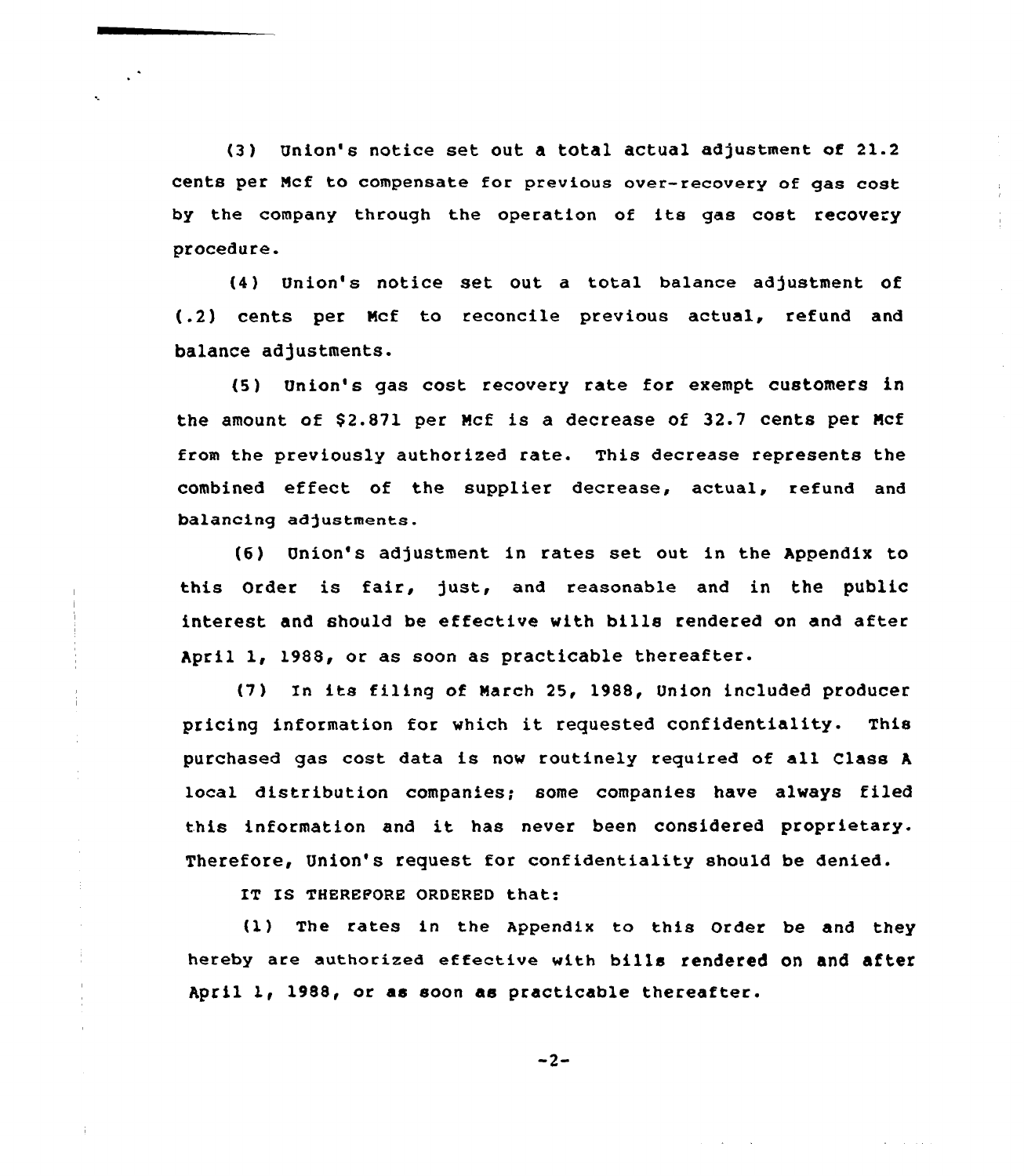(2) The gas cost recovery rate for exempt customers shall be \$2.871 per Ncf.

(3) Within 30 days of the date of this Order Union shall file with this Commission its revised tariffs setting out the rates and charges authorized herein.

(4) Union's request for confidentiality be and it hereby is denied.

Done at Frankfort, Kentucky, this 29th day of March, 1988.

# PUBLIC SERVICE COMMISSION

**Chairman** 

Vice Chairma

missione

ATTEST:

**Executive Director**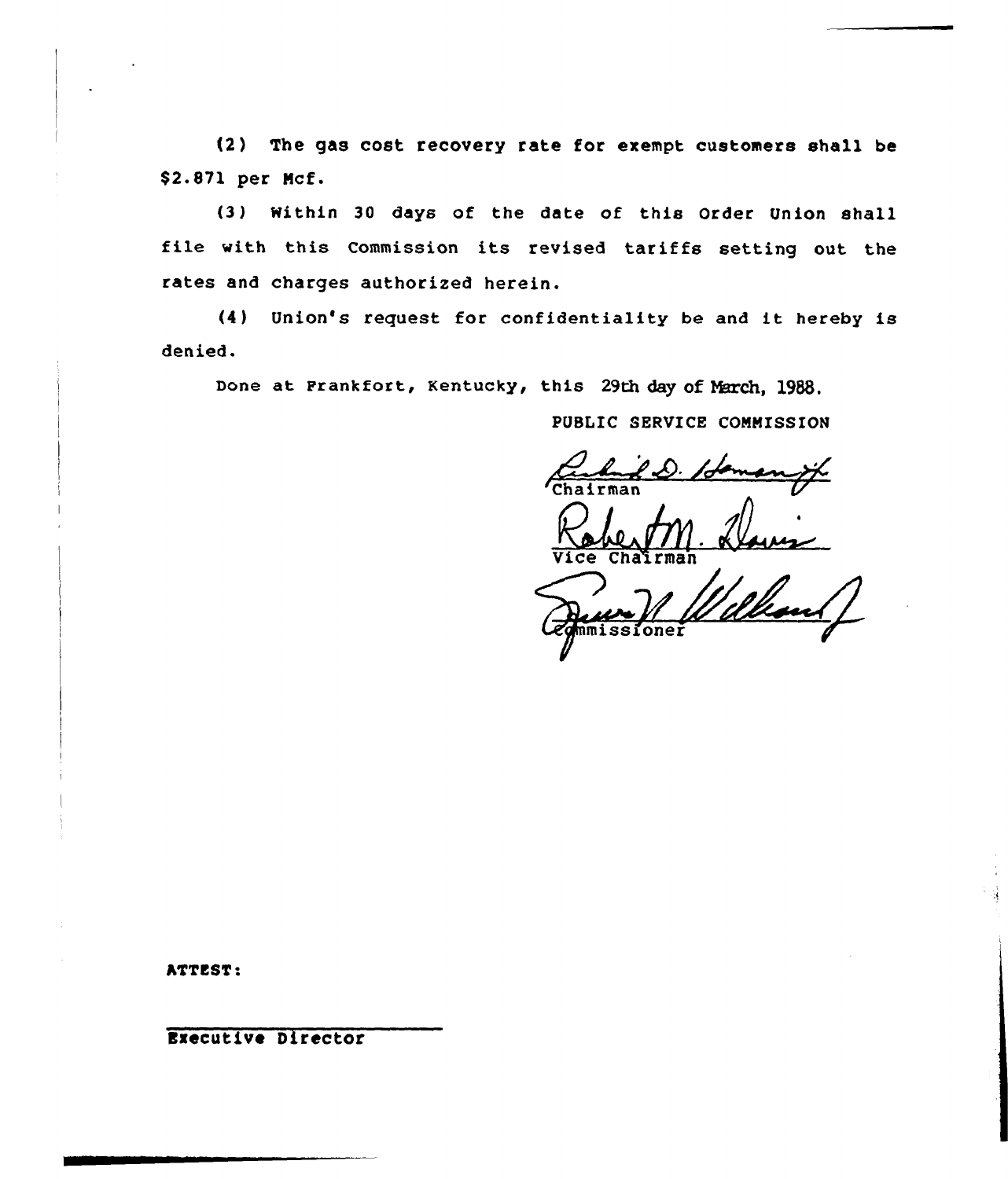# APPENDIX TO AN ORDER OF THE PUBLIC SERVICE CONNISSION IN CASE NO. 9029-N DATED 3/29/88

The following rates and charges are prescribed for the customers served by Union Light, Heat and Power Company. All other rates and charges not specifically mentioned herein shall remain the same as those in effect under authority of this commission prior to the date of this Order.

> RATE GS GENERAL SERVICE

| Customer Charge per month: |              |
|----------------------------|--------------|
| Residential Service        | \$4.50       |
| Non-Residential Service    | <b>S6.00</b> |

|      | Gas        |       |
|------|------------|-------|
| Base | Cost       | Total |
| Rate | Adjustment | Rate  |

All Gas Used 13.91 $\cancel{\epsilon}$  plus 28.71 $\cancel{\epsilon}$  equals 42.62 $\cancel{\epsilon}$  per 100 cu. ft.

Ninimum Bill: The minimum monthly charge shall be the customer charge as stated above.

The "Gas Cost Adjustment" as shown above, is an adjustment per 100 cubic feet determined in accordance with the "Gas Cost Adjustment Clause" set forth on Sheet No. 19 of this tariff.

RATE F

#### Special Contract — Firm Use

|             | Gas        |       |
|-------------|------------|-------|
| Base        | Cost       | Total |
| <u>Rate</u> | Adjustment | Rate  |

All Gas Used  $7.39/$  plus  $28.71/$  equals  $36.10/$  per 100 cu. ft.